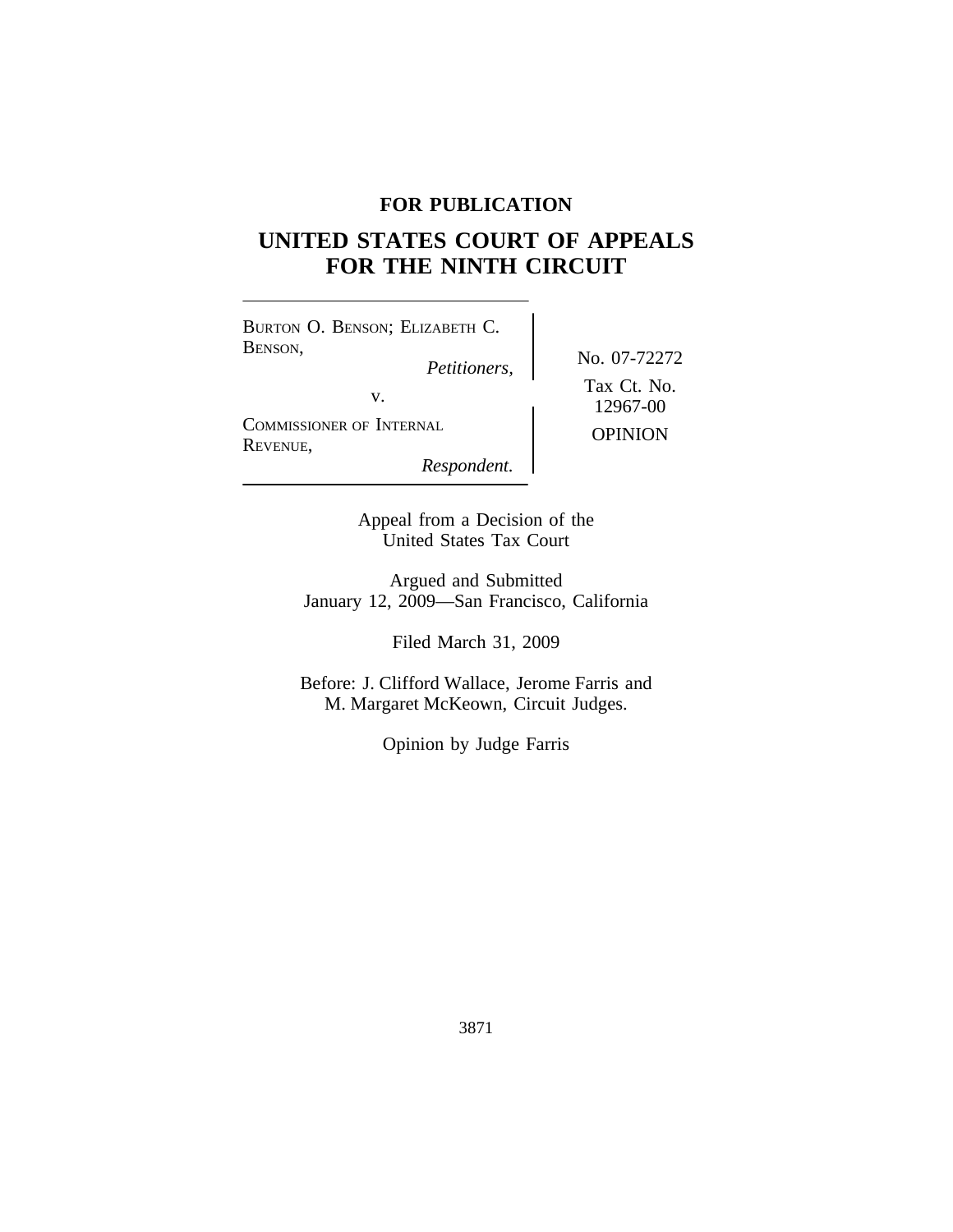## **COUNSEL**

John M. Youngquist, San Francisco, California, for petitioners Burton Benson and Elizabeth Benson.

Ellen Page DeSole, Department of Justice, Tax Division, Washington, D.C.; Michael J. Huangs, Department of Justice, Tax Division, Washington, D.C.; Nathan J. Hochman, Assistant Attorney General, for respondent Commissioner of Internal Revenue.

### **OPINION**

FARRIS, Senior Circuit Judge:

Burton and Elizabeth Benson, husband and wife, filed joint tax returns between September 1994 and December 1995 for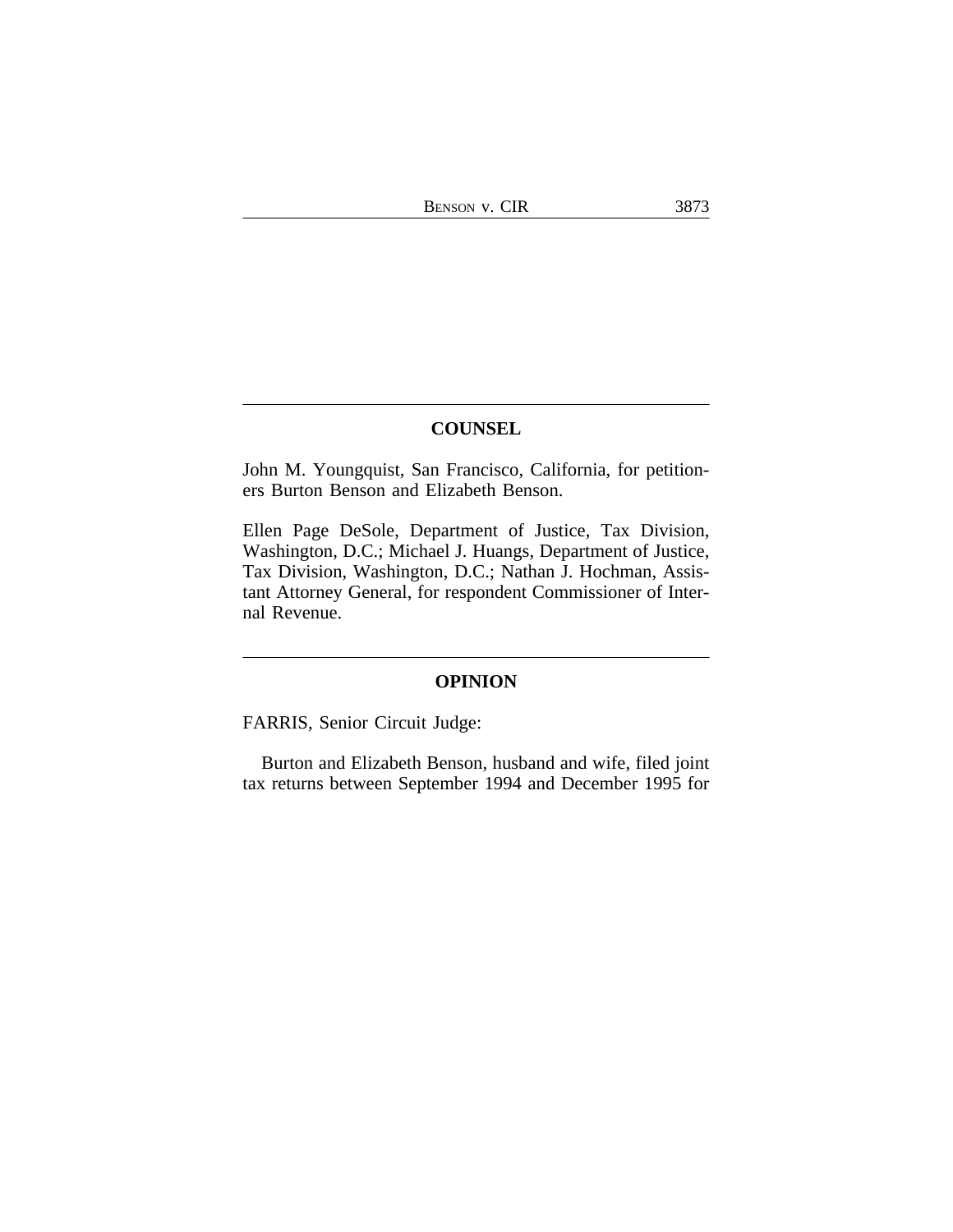3874 BENSON v. CIR

the years 1989, 1990, 1993, and 1994.**<sup>1</sup>** Burton was a retired Navy admiral and engineer, and was the 100 percent owner of Energy Research and Generation. ERG, a subchapter C corporation, filed its own tax returns and paid its own taxes. Burton Benson also owned a controlling interest—varying between one-half and two-thirds in the years at issue—in New Process Industries. NPI was a subchapter S corporation, or a passthrough entity, and therefore filed information returns. For tax purposes, its income was attributable to its equity partners.

NPI had no employees, and no written contracts with ERG, but did maintain a bank account, certain patent rights, and three parcels of real property in Oakland, California. During the period at issue, ERG transferred millions of dollars to NPI. In 1989, ERG received \$483,098 from Hercules Aerospace Co. for an equipment purchase, then transferred the money to NPI. In 1990, NPI bought patent rights from ERG, and then immediately licensed the rights back to ERG in a retroactive licensing agreement. The result was that, in each relevant year, 10 percent of ERG's profits flowed to NPI for "royalties." The remainder of ERG's profits in each relevant year, less about \$75,000, flowed to NPI for "engineering services." In each relevant year, ERG also paid rent to NPI for the use of real property at two plants.

These transactions were without economic substance. NPI had no relation to the Hercules transaction; the licensing agreement made no economic sense for ERG; there was no evidence that NPI had performed engineering services sufficient to justify the transfers; and ERG paid rent far in excess of its contractual obligations. Thus, these transactions functioned only to funnel money from ERG to NPI. Benson then used NPI's bank account funds for the "sole and exclusive

<sup>&</sup>lt;sup>1</sup>We base our factual discussion on the Tax Court's unchallenged findings of fact in its 2004 memorandum opinion.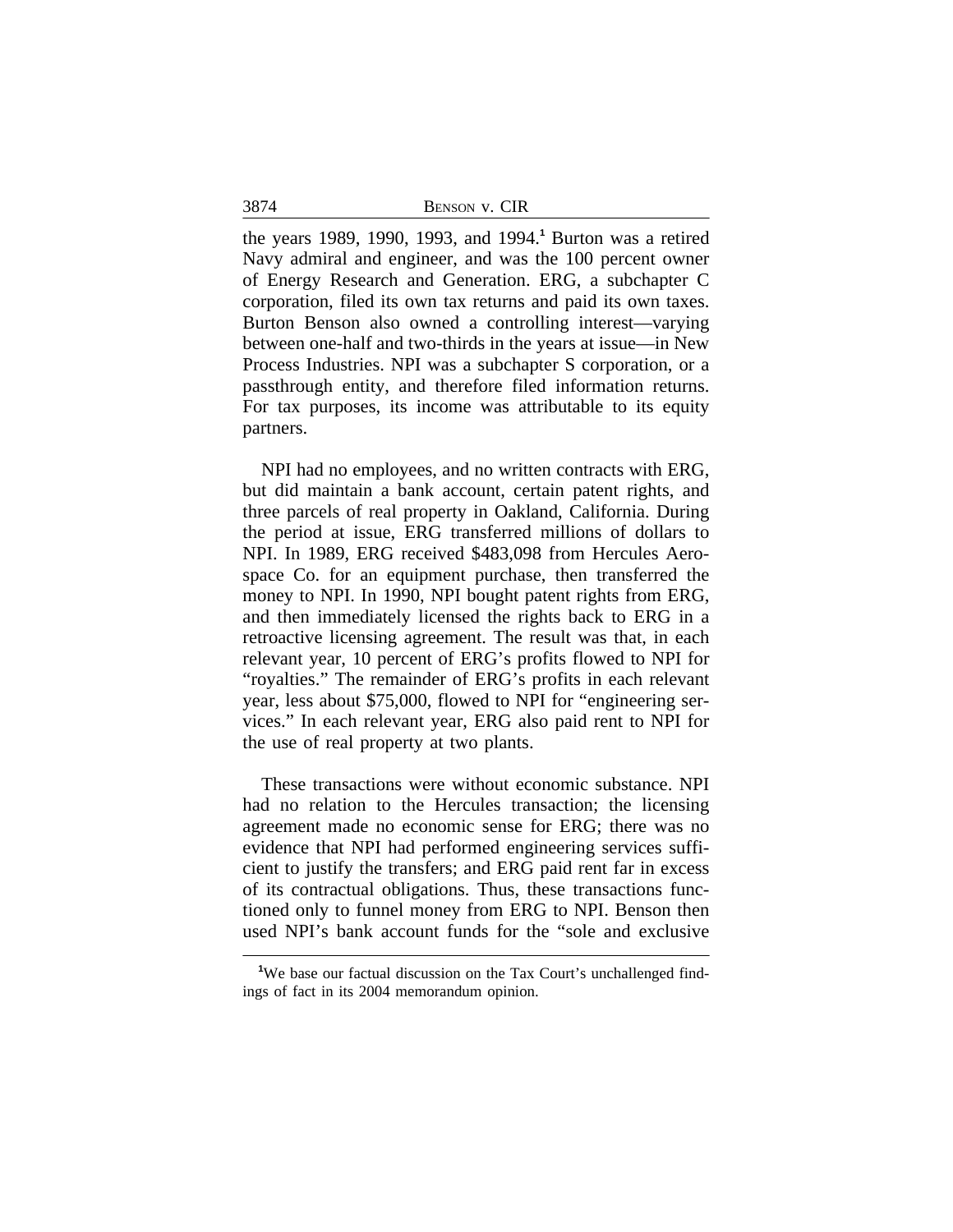| Benson v. CIR |  |  |
|---------------|--|--|
|---------------|--|--|

benefit of himself and his family." *Benson v. Comm'r*, 88 T.C.M. (CCH) 520 (2004).

Where a corporation provides an economic benefit to a shareholder with no expectation of reimbursement, the benefit is a "constructive dividend" and is taxable income. *Inland Asphalt Co. v. Comm'r*, 756 F.2d 1425, 1429 (9th Cir. 1985). ERG's payments to NPI were constructive dividends to the Bensons.

The Bensons also received constructive dividends directly from ERG, without passing through NPI. These dividends included a corporate paid life insurance policy; corporate paid car expenses; "directors' fees" paid directly to Benson family members; corporate paid non-business travel expenses; corporate paid legal fees for personal matters; corporate paid recreational expenses drawn from the "ERG-Recreation Fund"; and finally the imputed value of ERG's purchase of a large plot of real estate immediately adjacent to the Bensons' personal residence.

Of the Bensons' tax returns for each of the years at issue, none reported the constructive dividends. Of NPI's information returns for each of the same years, none reported the constructive dividends. In some instances, the NPI returns referred to relevant transactions, but these references were incomplete, misleading, or otherwise ambiguous. Transfers pursuant to the exclusive licensing agreement were labeled as "royalties," the purported engineering services labeled as "engineering services," and the excessive rent labeled as "rent."

As a result of these deficiencies, the Internal Revenue Service opened investigations of the Bensons' 1993 return in August 1995, and their other returns in March 1997. The Service referred the Bensons' audits to its criminal investigation division in May 1997, but in August 2000, the Department of Justice declined to prosecute.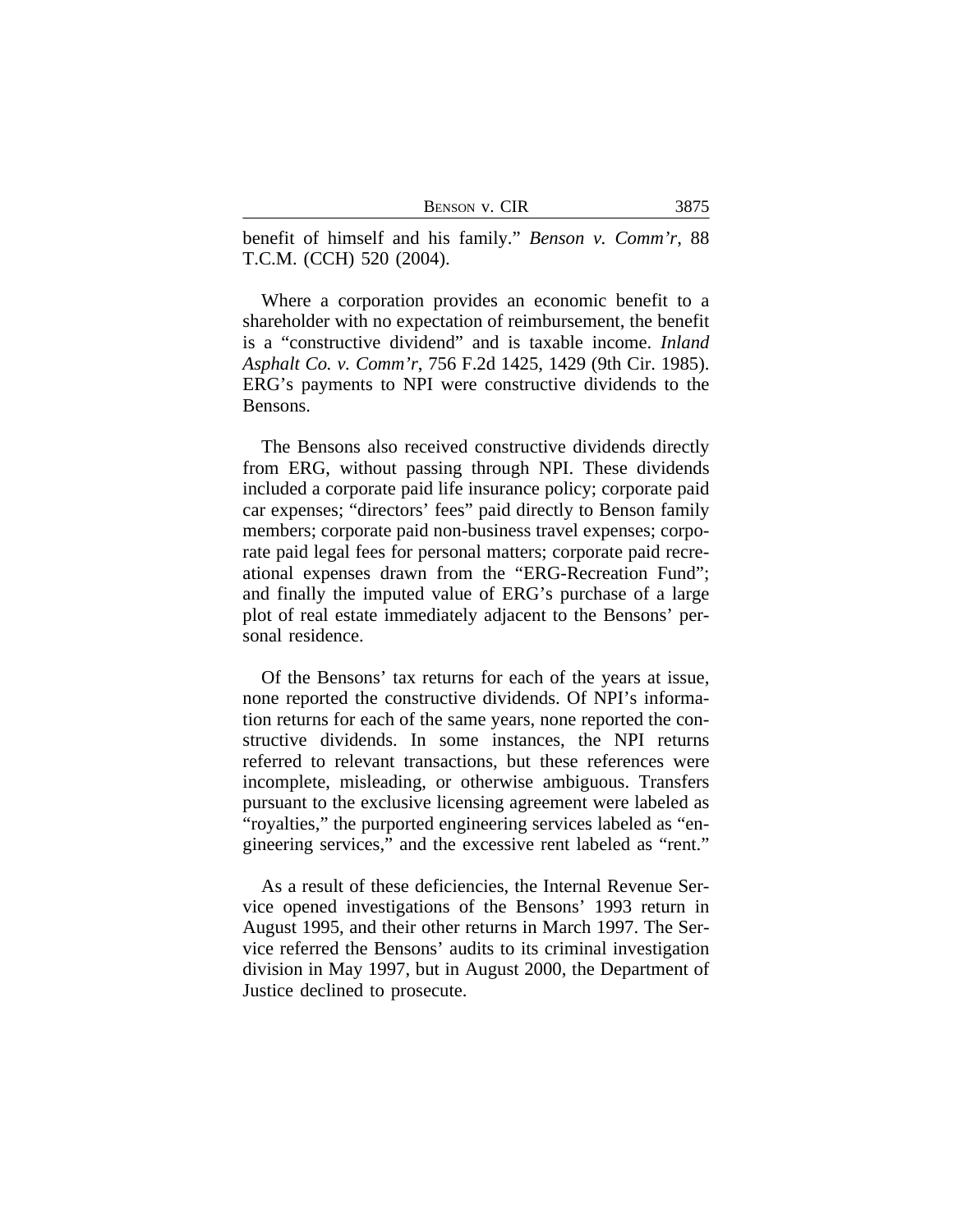|--|--|--|

3876

In September 2000, more than three but fewer than six years after the returns were received, the Commissioner issued the Bensons notices of alleged fraud and deficiency for tax years 1989, 1990, and 1993. About a year later, the Commissioner issued a notice of deficiency for tax year 1994.

The Bensons challenged the Commissioner's determinations in the Tax Court. The Tax Court found no evidence of fraud, but mostly upheld the Commissioner's substantive deficiency determinations. In addition to the constructive dividends, the Bensons failed to report miscellaneous income, including forgiveness of debt and dividend income from an account in their son's name, and had made certain improper deductions. Altogether, the Tax Court's found that the Bensons' "omitted" gross income of \$629,177 in 1989; \$456,500 in 1990; \$3,831,923 in 1993; and \$469,713 in 1994. Based on these figures, the total deficiencies were \$139,889 for 1989; \$104,701 for 1990; \$1,496,254 for 1993; and \$140,714 for 1994.

The Bensons filed a motion for reconsideration on the grounds that the Commissioner's assessment was time-barred by 26 U.S.C. § 6501(a)'s customary three-year statute of limitations. In response, the Tax Court issued a supplemental opinion. It held that, because the income "omitted" was more than 25 percent of the Bensons' reported gross income for each relevant year, the six-year statute of limitations applied under § 6501(e).**<sup>2</sup>** The court further found that, although the Bensons' misleading entries may have provided a "clue" about deficiencies, the entries did not adequately apprise the Commissioner of the nature or amount of the deficiencies, and therefore, the "adequate disclosure" or "safe harbor" clause of

<sup>&</sup>lt;sup>2</sup>The statute reads, in pertinent part: "If the taxpayer omits from gross income an amount properly includible therein which is in excess of 25 percent of the amount of the gross income stated in the return, the tax may be assessed . . . at any time within 6 years after the return was filed." 26 U.S.C. § 6501(e)(1)(A).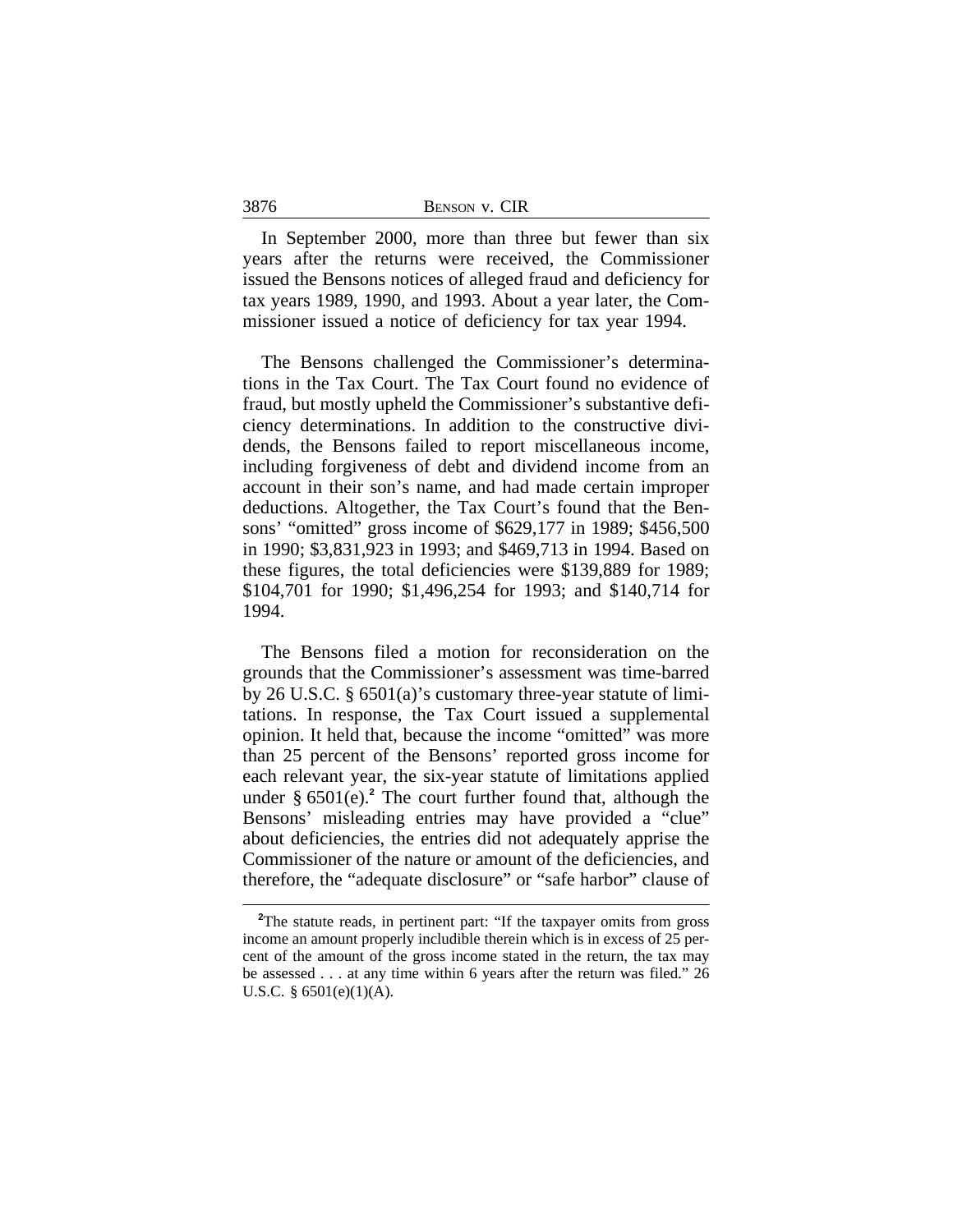| Benson v. CIR |  |  |
|---------------|--|--|
|---------------|--|--|

§ 6501(e)(1)(A)(ii) did not apply.**<sup>3</sup>** The Bensons timely bring this appeal.

**[1]** Interpretation of 26 U.S.C. § 6501 is a question of law that we review de novo. *Maciel v. Comm'r*, 489 F.3d 1018, 1027 (9th Cir. 2007). Section 6501(a) requires the IRS, after a return is filed, to assess taxes within three years. 26 U.S.C. § 6501(a). However, if the return omits gross income totaling more than 25 percent of the amount stated in the return, § 6501(e) extends the statute of limitations to six years. 26 U.S.C.  $\S 6501(e)(1)(A)$ . The three-year limit under  $\S 6501(a)$ would bar assessment of deficient taxes for the Bensons' 1989, 1990, 1993, and 1994 returns. The six-year limit under § 6501(e) would not. The question is therefore whether the IRS is entitled to the six-year limit for those returns.

On appeal, the Bensons' do not dispute that for each of these years, their return did not properly account for income in excess of 25 percent of the income stated on the return. Nor do they dispute the Tax Court's computations or figures. Instead, the Bensons contend that their tax position was not an "omission" of gross income under the statute, but a "recharacterization" of the amounts in question.

**[2]** In *Colony, Inc. v. Comm'r*, 357 U.S. 28, 36-38 (1958), the Supreme Court held that the extended limitations period in the predecessor statute to  $\S 6501(e)(1)(A)$  did not apply where a taxpayer understated gross profits he earned on the sale of real property, because he erroneously overstated his basis in the property. The court explained that the extended limitations period was meant to address "the specific situation where a taxpayer actually omitted some income receipt or accrual in his computation of gross income, and not more generally to errors in that computation arising from other causes." *Id.* at 33.

**<sup>3</sup>**The Bensons do no challenge the Tax Court's ruling under  $§ 6501(e)(1)(A)(ii)$  on appeal.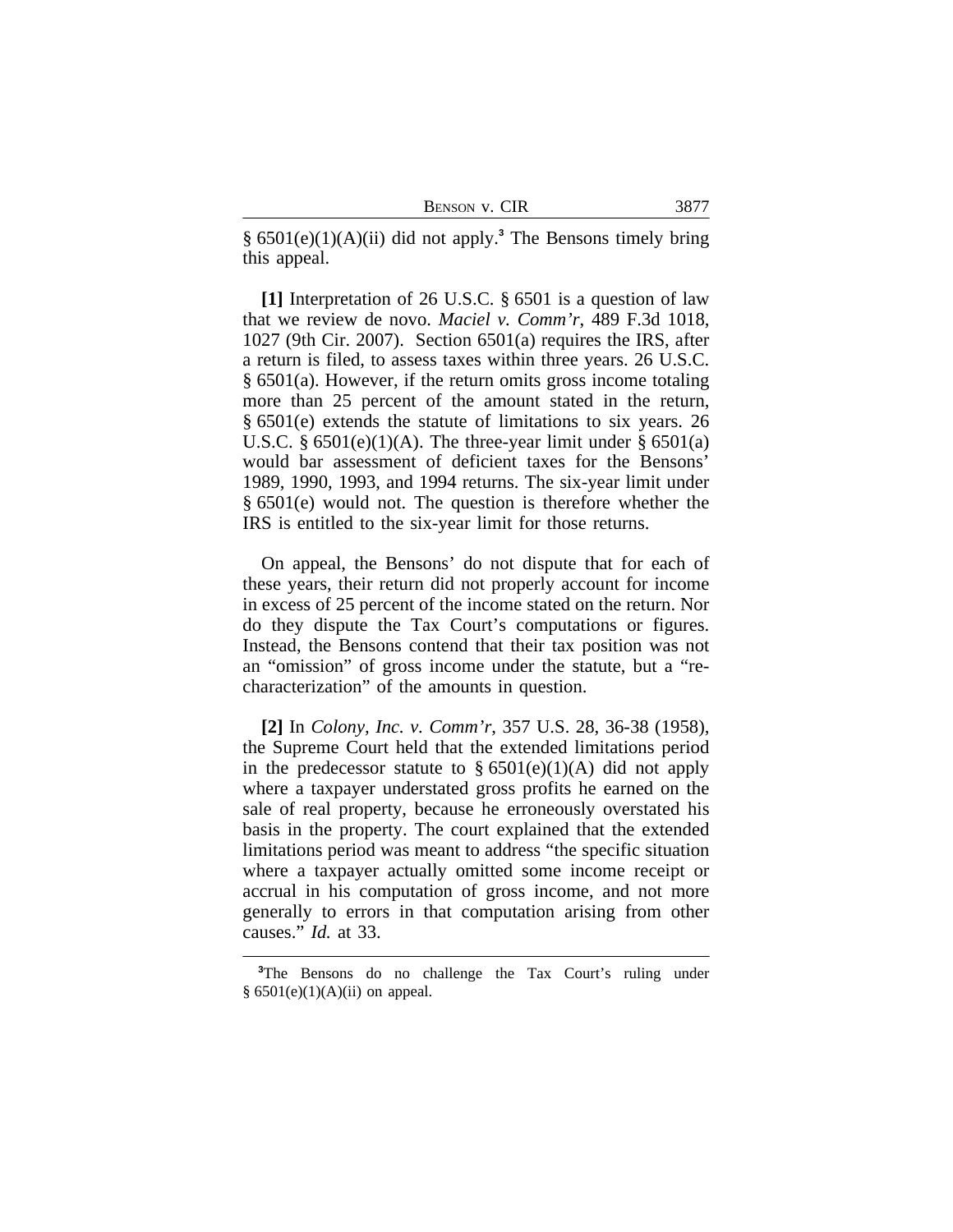3878 BENSON v. CIR

**[3]** The Court defined "omit" to mean "to leave out or unmentioned." *Id.* at 32; *see also Bakersfield Energy Partners, LP v. Comm'r*, 128 T.C. 207, 213 (2007) (distinguishing between an overstatement of basis in an asset sold and an "omission" under § 6501(e)); *Grapevine Imports, Ltd. v. United States*, 77 Fed. Cl. 505, 512 (2007) (holding that an overstated basis in property sold did not create "omitted" gross income).

**[4]** In reporting their gross income, the Bensons left out the ERG disbursements and NPI transfers that were later held to be constructive dividends. The Bensons' failure to report the dividends in their tax returns did not result from an overstatement of basis or other technical miscalculation, nor were the amounts accounted for elsewhere in the returns. Rather, the Bensons did not include these amounts in their returns at all. Thus, under the Supreme Court's definition in *Colony*, the Bensons "omitted" gross income, and the extended limitations period applies.

The Bensons' reliance on our precedents' interpretation of the statutory language is misplaced. In *Slaff v. Comm'r*, 220 F.2d 65 (9th Cir. 1955), a case we decided before *Colony* but which was cited approvingly therein, we held that the extended limitations period did not apply to a taxpayer who erroneously reported that he owed no taxes on income accrued overseas. The extended period did not apply because the taxpayer made "full disclosure" of the disputed amounts, actually writing on his return: "income received \$3,300; exempt . . . therefore no taxable income." *Id.* at 68. Similarly, in *Lawrence v. Comm'r*, 258 F.2d 562 (9th Cir. 1958), we held that although a taxpayer did not include certain income as taxable, the extended limitations period did not apply because the taxpayer "made a full disclosure of his 'position' with respect to his gross income on his income tax return."

**[5]** These cases indicate that the extended limitations period does not apply where a taxpayer made an error in his or her